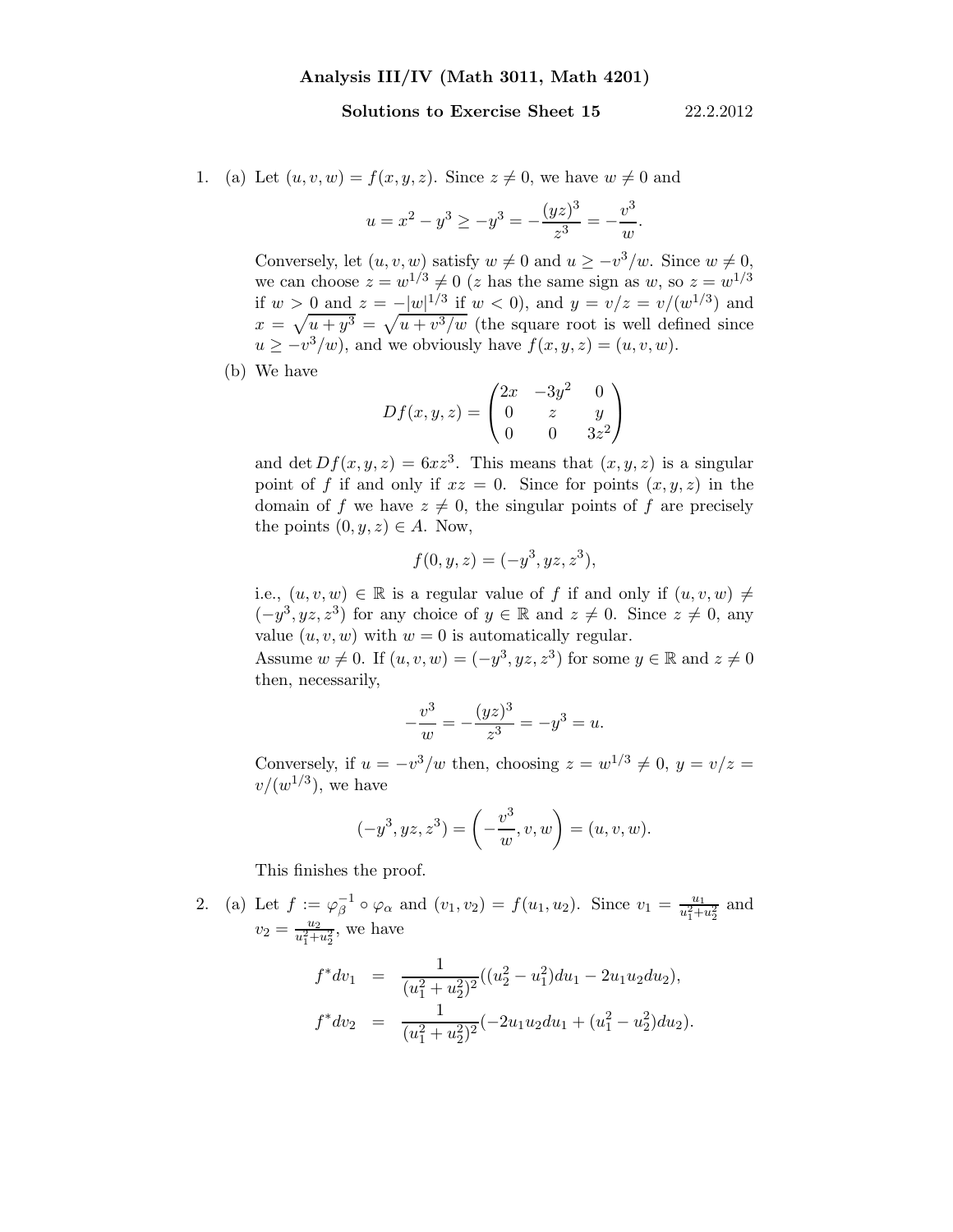This implies that

$$
f^*\omega_\beta = -\frac{(u_1^2 + u_2^2)^2}{u_1^2} \times
$$
  
\n
$$
\left(\frac{u_1}{(u_1^2 + u_2^2)^3}((u_2^2 - u_1^2)du_1 - 2u_1u_2du_2) + \frac{u_2}{(u_1^2 + u_2^2)^3}(-2u_1u_2du_1 + (u_1^2 - u_2^2)du_2)\right)
$$
  
\n
$$
= -\frac{1}{u_1^2(u_1^2 + u_2^2)}((u_1(u_2^2 - u_1^2) - 2u_1u_2^2)du_1 + (-2u_1^2u_2 + u_2(u_1^2 - u_2^2)du_2)
$$
  
\n
$$
= -\frac{1}{u_1^2(u_1^2 + u_2^2)}((-u_1^3 - u_1u_2^2)du_1 + (-u_1^2u_2 - u_2^3)du_2)
$$
  
\n
$$
= -\frac{1}{u_1^2}(-u_1du_1 - u_2du_2) = \omega_\alpha,
$$

i.e., the compatibility condition is satisfied and the pair  $\{\omega_{\alpha}, \omega_{\beta}\}\$ corresponds to a uniquely determined global 1-form on  $S^2$ .

(b) Since

$$
(x, y, z) = \varphi_{\alpha}(u_1, u_2) = \frac{1}{u_1^2 + u_2^2 + 1} (2u_1, 2u_2, u_1^2 + u_2^2 - 1)
$$
  
=  $\varphi_{\beta}(v_1, v_2) = \frac{1}{v_1^2 + v_2^2 + 1} (2v_1, 2v_2, 1 - v_1^2 - v_2^2),$ 

we have

$$
\varphi_{\alpha}^{*}dx = \frac{2}{(u_{1}^{2} + u_{2}^{2} + 1)^{2}}((1 - u_{1}^{2} + u_{2}^{2})du_{1} - 2u_{1}u_{2}du_{2}),
$$
\n
$$
\varphi_{\alpha}^{*}dz = \frac{4}{(u_{1}^{2} + u_{2}^{2} + 1)^{2}}(u_{1}du_{1} + u_{2}du_{2}),
$$
\n
$$
\varphi_{\alpha}^{*}\left(\frac{-2}{x^{3}}dx \wedge dz\right) = \frac{-2}{u_{1}^{3}(u_{1}^{2} + u_{2}^{2} + 1)}((1 - u_{1}^{2} + u_{2}^{2})du_{1} - 2u_{1}u_{2}du_{2}) \wedge (u_{1}du_{1} + u_{2}du_{2})
$$
\n
$$
= -\frac{2u_{2}}{u_{1}^{3}}du_{1} \wedge du_{2} = d\omega_{\alpha},
$$
\n
$$
\varphi_{\beta}^{*}dx = \frac{2}{(v_{1}^{2} + v_{2}^{2} + 1)^{2}}((1 - v_{1}^{2} + v_{2}^{2})dv_{1} - 2v_{1}v_{2}dv_{2}),
$$
\n
$$
\varphi_{\beta}^{*}dz = -\frac{4}{(v_{1}^{2} + v_{2}^{2} + 1)^{2}}(v_{1}dv_{1} + v_{2}dv_{2}),
$$
\n
$$
\varphi_{\beta}^{*}\left(\frac{-2}{x^{3}}dx \wedge dz\right) = \frac{2}{v_{1}^{3}(v_{1}^{2} + v_{2}^{2} + 1)}((1 - v_{1}^{2} + v_{2}^{2})dv_{1} - 2v_{1}v_{2}dv_{2}) \wedge (v_{1}dv_{1} + v_{2}dv_{2})
$$
\n
$$
= \frac{2v_{2}}{v_{1}^{3}}dv_{1} \wedge dv_{2} = d\omega_{\beta}.
$$